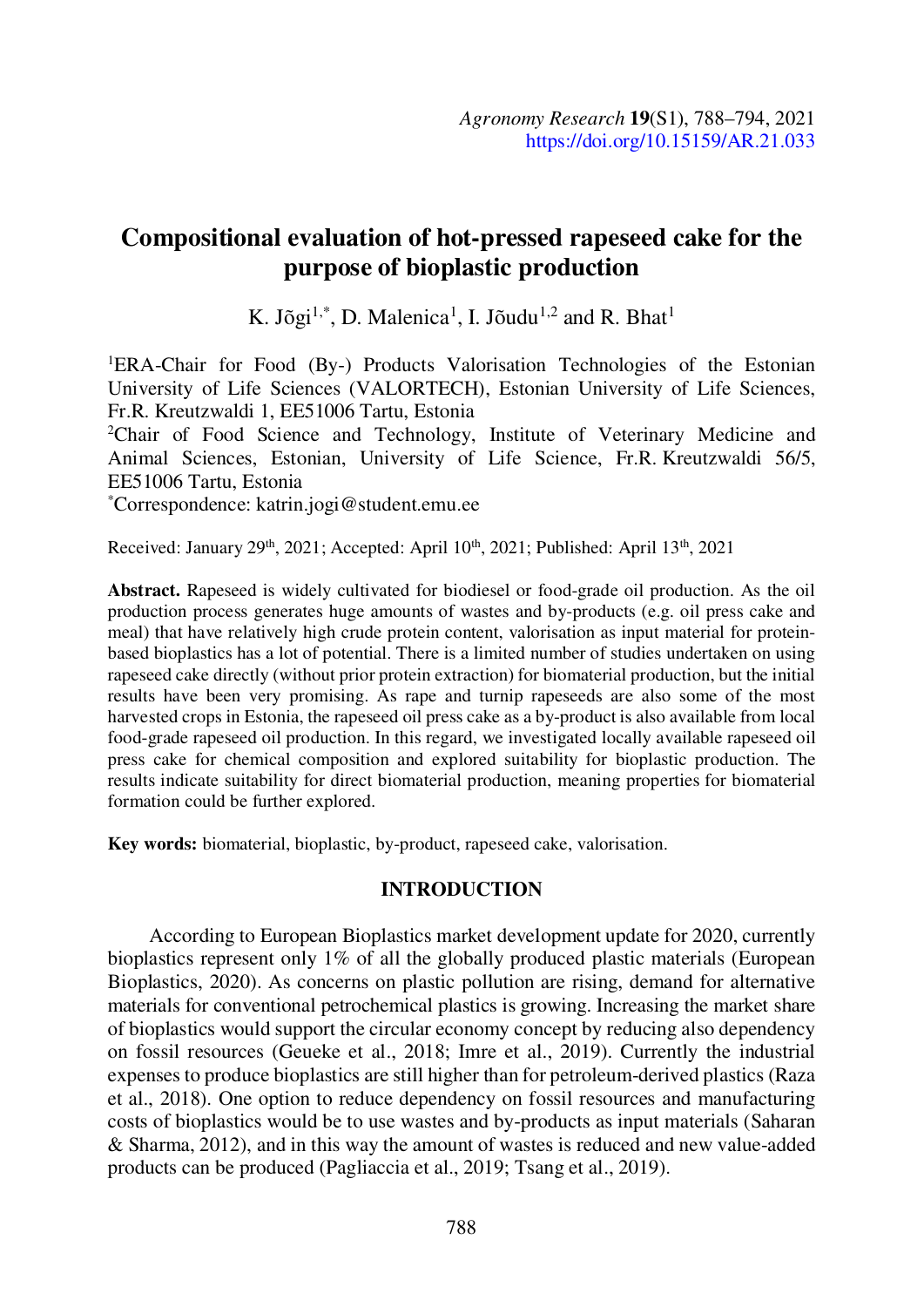Rapeseed is the second largest oilseed crop cultivated globally (Wo zniak et al., 2019). In addition, rapeseed production in Baltic countries (Lithuania, Latvia, Estonia) is growing gradually (Carre & Pouzet, 2014) (Fig. 1), meaning there is a proportional growth in the generation of wastes and by-products (Delgado et al., 2018). Rapeseed is mainly used for producing food-grade oil or biodiesel due to high oil content in the seeds

(Hu et al., 2017). The oil production process from rapeseed produces huge amounts of wastes and byproducts like press cake and meal (Delgado et al., 2018). These wastes<br>and by-products are comparably<br>high in protein content (up to 50%<br>on dry basis) (Aider & Barbara,<br>2011). However, their direct usage<br>for food and feed applications has<br>limitations due and by-products are comparably high in protein content (up to 50% on dry basis) (Aider & Barbara, 2011). However, their direct usage for food and feed applications has limitations due to presence of undesirable components (Li et al., 2017; Zhang et al., 2018; Paciorek-Sadowska et al., 2019). Nevertheless their usage as valuable material for bioplastic production holds a lot of potential (Wanasundra, 2011).

Rapeseed meal mainly consists of cruciferin and napin that function



Figure 1. Rape and turnip rapeseed production quantities (tons) in Estonia, 2015–2020 (Source: Statistics Estonia, 2020).

as storage proteins, oleosin, which has structural properties (Aider & Barbara, 2011) and other trivial proteins such as trypsin inhibitors and thionins (Nioi et al., 2012). Cruciferin is a high molecular (300–310 kDa) 12S globulin that has gelling, emulsifying and binding properties in its native form (Aider & Barbara, 2011; Akbari & Wu, 2015). Napin is a low molecular (12.5–14.5 kDa) 2S albumin that has foaming properties (Schmidt et al., 2004; Li et al., 2017). The amino acid composition includes high content of leucine, aspartic acid and glutamic acid, but lower values of methionine, histidine and cysteine (Shi & Dumont, 2014). The protein constitution of rapeseed cake should be well balanced for protein-based film generation- napin functions as plasticizer that increases technological workability and cruciferin enables better mechanical properties (Li et al., 2017).

The chemical composition of rapeseed cake may be influenced by several factors such as processing parameters and technology (Leming & Lember, 2005). The objective of this study is to evaluate composition of hot-pressed rapeseed cake from Estonian foodgrade oil producer and to evaluate its suitability for biomaterial production based on formerly conducted studies.

#### MATERIALS AND METHODS

To evaluate locally available hot-pressed rapeseed cakes potential as low cost raw material for bioplastic production, proximate analysis of chemical composition were performed and compared with data from related research papers and literature.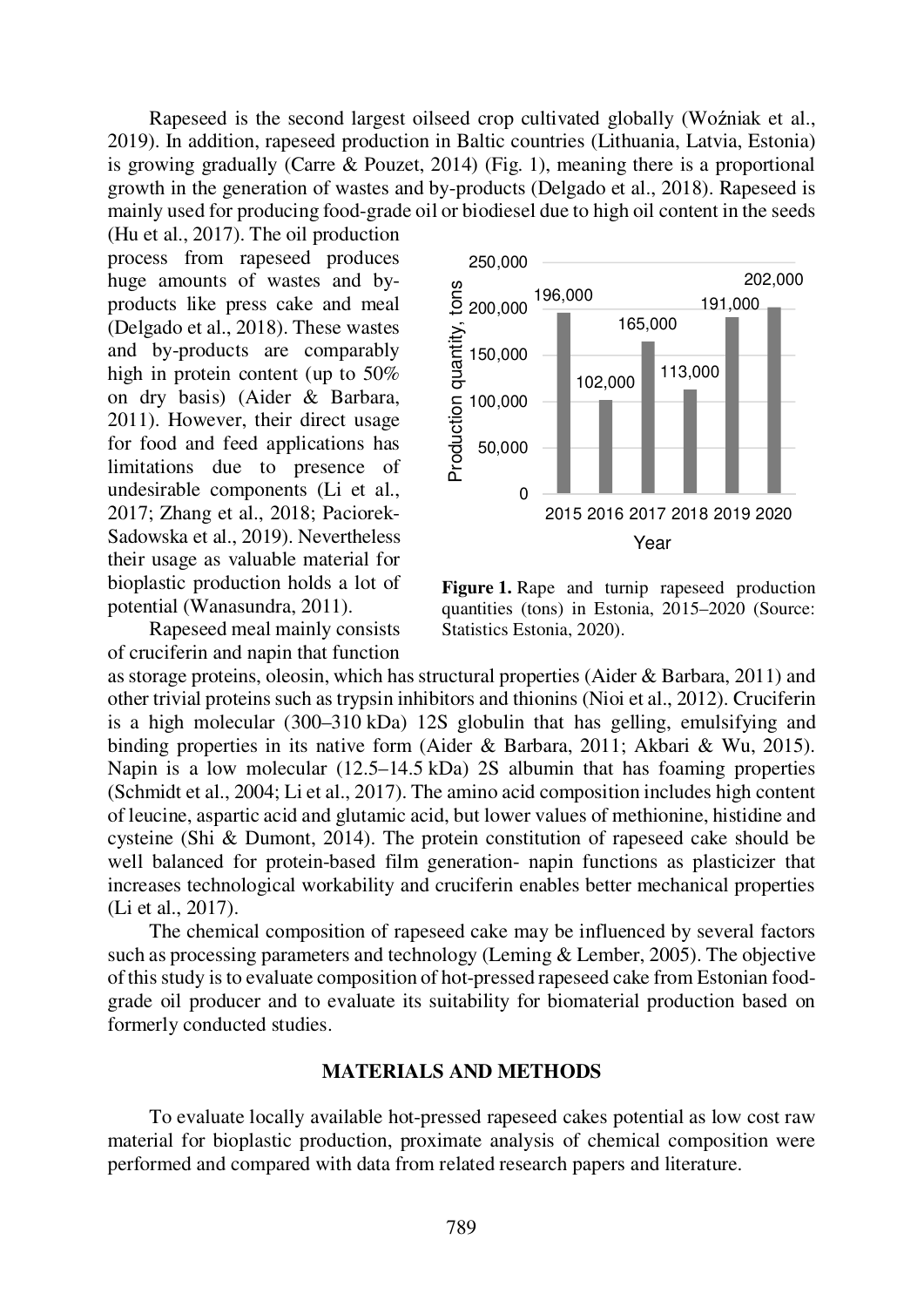Hot-pressed rapeseed cake was obtained in 2020 from Scanola Baltic (Jõgeva vald, Estonia) which produces food-grade rapeseed oil.

The proximate analysis of rapeseed cake included analysis of crude protein, ash, fiber, fat content, moisture and volatile matter. Crude protein content (N×6.25) analysis were performed according to Kjeldahl method ASN 3402- The determination of nitrogen according to Kjeldahl in rapeseed meal with Foss Kjeltec 2300. Moisture and volatile matter content was determined by ISO 665:2020- (Determination of moisture and volatile matter content in oilseeds) and crude ash after ignition at 550  $\degree$ C for 18 hours. Crude fat determination was done by Soxhlet extraction (Soxtec 2043) with petroleum ether. Crude fiber was determined according to ISO 6865:2000 Animal feeding stuffsdetermination of crude fibre content. Nitrogen free extractives (NFE) were calculated as follows: NFE  $(\% )$  = dry matter – (crude ash + crude protein + crude fat + crude fibre). Gross energy (GE) content was calculated by colorimetric coefficients of different nutrients as follows (Leming & Lember, 2005):

GE (MJ kg<sup>-1</sup>) = (T<sub>1</sub>23.9 + T<sub>2</sub>39.8 + T<sub>3</sub>20.1 + T<sub>4</sub>17.5)/100,

where  $T_1$  – crude protein (%);  $T_2$  – crude fat (%);  $T_3$  – crude fibre (%);  $T_4$  – nitrogen free extractives  $(\%).$ 

The analysis were conducted in Food Technology Laboratory, Chair of Food Science and Technology of the Estonian University of Life Sciences and in Feed and Metabolism Research Laboratory (FMRL) of the Department of Animal Nutrition of Estonian University of Life Sciences. The study was carried out in Estonian University of Life Sciences under ERA- Chair for Food (By-) Products Valorisation Technologies.

#### RESULTS AND DISCUSSION

Results of rapeseed cakes proximate analysis are summarised in Table 1. This result is also compatible with quality characteristics of rapeseed cake set by the rapeseed oil producer- e.g. crude protein  $34.0-40.0\%$ ; crude oil/fat <  $11.8\%$  and crude fiber <  $16.0\%$ (Scanola Baltic, 2020).

Value of nitrogen free extractives based on FMRL results is 29.3% and gross energy  $20.3$  MJ kg<sup>-1</sup>.

. In order to compare obtained results with formerly conducted studies, available research data of rapeseed cake or meal characterisation, composition and possible applications for usage in material generation are summarised in Table 2.

Table 1. Results of proximate analysis from the same rapeseed cake sample by Food Technology Laboratory (FTL) and Feed and Metabolism Research Laboratory (FMRL) (mean  $n = 3 \pm s$ .d)

|                    | FTL.           | <b>FMRL</b> |
|--------------------|----------------|-------------|
| Crude protein, $%$ | $36.0 \pm 0.1$ | 36.9        |
| Crude ash, %       | $6.40 \pm 0.0$ | 6.70        |
| Crude fiber, %     |                | 13.7        |
| Crude fat, %       | $8.70 \pm 0.1$ | 9.10        |
| Dry matter, $%$    | $97.9 \pm 0.0$ | 95.7        |

The examples of characterised by-products include rapeseed cake/meal, coldpressed rapeseed cake/meal, prepressed rapeseed cake/meal, milled pelletized rapeseed cake/meal, milled sieved pelletized rapeseed cake/meal and defatted rapeseed cake/meal.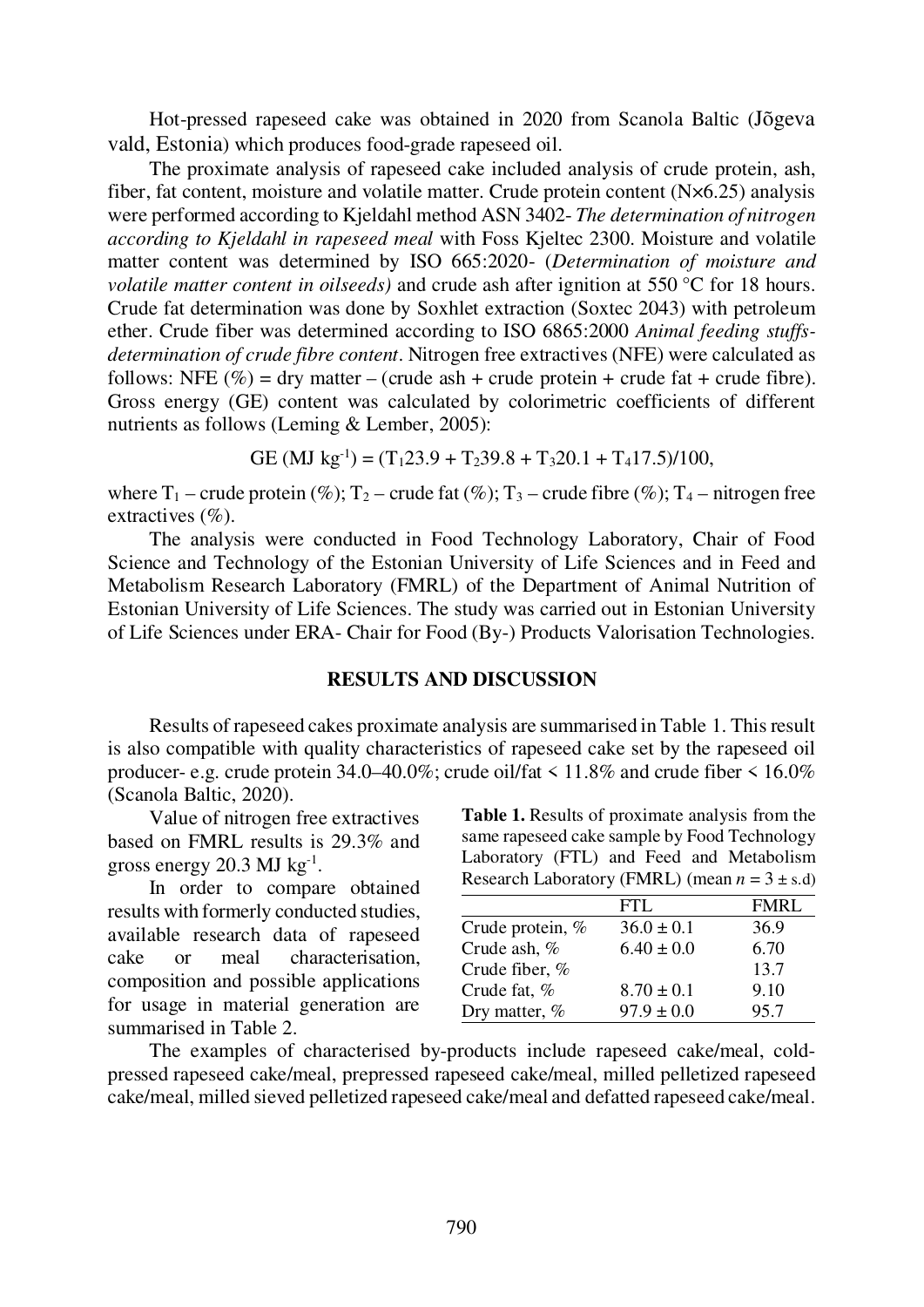| usage outcomes in biomaterial production |               |          |            |         |        |            | Table 2. Overview of formerly conducted studies about rapeseed processing by-products (rapeseed meal/cake)- results of proximate analysis and |                |
|------------------------------------------|---------------|----------|------------|---------|--------|------------|-----------------------------------------------------------------------------------------------------------------------------------------------|----------------|
|                                          | matter<br>Δrγ | Moisture | Protein    | Ash     | Fiber  | Fat<br>öil | Outcome-production of biomaterials                                                                                                            | Source         |
| Cold-pressed rapeseed                    | 92.0%         |          | 40.6%      | 7.3%    |        | 2.8%       | Rapeseed protein concentrates (RPC) were                                                                                                      | Fetzer et al., |
| meal                                     |               |          |            |         |        |            | prepared by different extraction methods                                                                                                      | 2019           |
| Prepressed rapeseed                      | 94.2%         | I.       | 34.4%      | $7.2\%$ |        | 2.3%       | from cold-pressed rapeseed meal and                                                                                                           |                |
| meal                                     |               |          |            |         |        |            | prepressed rapeseed meal. All RPCs had                                                                                                        |                |
|                                          |               |          |            |         |        |            | good film-forming properties.                                                                                                                 |                |
| Rapeseed cake                            | 93.13%        |          | 38%        |         | 12.6%  | 15.48%     | Milled rapeseed cake was successfully                                                                                                         | Paciorek-      |
|                                          |               |          |            |         |        |            | used in preparation of rigid polyurethane-                                                                                                    | Sadowska       |
|                                          |               |          |            |         |        |            | polyisocyanurate foams.                                                                                                                       | et al., 2019   |
| Rapeseed meal                            |               |          | $-41\%$ .  |         |        |            | Rapeseed meal in different forms was                                                                                                          | Delgado et     |
| milled pelletized                        |               |          |            |         |        |            | used with plasticizer (glycerol) in injection                                                                                                 | al., 2018      |
| rapeseed meal, milled                    |               |          |            |         |        |            | moulding process. Combination with                                                                                                            |                |
| sieved pelletized                        |               |          |            |         |        |            | polycaprolactone was also tested. The results                                                                                                 |                |
| rapeseed meal                            |               |          |            |         |        |            | indicated suitability for biomaterial production.                                                                                             |                |
| Canola meal                              |               | 9.8%     | 36.5%      | 7.3%    | 11.7%  | $4.1\%$    | Protein-based films from canola protein                                                                                                       | Li et al.,     |
|                                          |               |          |            |         |        |            | isolates (CPI) were generated by wet cast                                                                                                     | 2017           |
|                                          |               |          |            |         |        |            | and heat compression processing method                                                                                                        |                |
|                                          |               |          |            |         |        |            | It was verified that protein cross-linking                                                                                                    |                |
|                                          |               |          |            |         |        |            | took place in CPI matrix.                                                                                                                     |                |
| Defatted rapeseed cake                   |               | 9.58%    | 45.68%     | 5.3%    | 11.05% | 1.59%      | Rapeseed protein isolates were used to                                                                                                        | Patel et al.,  |
|                                          |               |          |            |         |        |            | form biomaterial in combination with                                                                                                          | 2016           |
|                                          |               |          |            |         |        |            | polyvinyl alcohol and glycerol. The                                                                                                           |                |
|                                          |               |          |            |         |        |            | results indicated suitability for making                                                                                                      |                |
|                                          |               |          |            |         |        |            | disposable food contact articles.                                                                                                             |                |
| Defatted canola meal                     |               | $10.8\%$ | $40.6\,\%$ | $6.6\%$ | 21.7%  | $2.1\%$    | Protein isolates (cruciferin, napin) from                                                                                                     | Akbari $\&$    |
|                                          |               |          |            |         |        |            | defatted canola meal demonstrated good                                                                                                        | Wu, 2015       |
|                                          |               |          |            |         |        |            | foaming and emulsifying properties.                                                                                                           |                |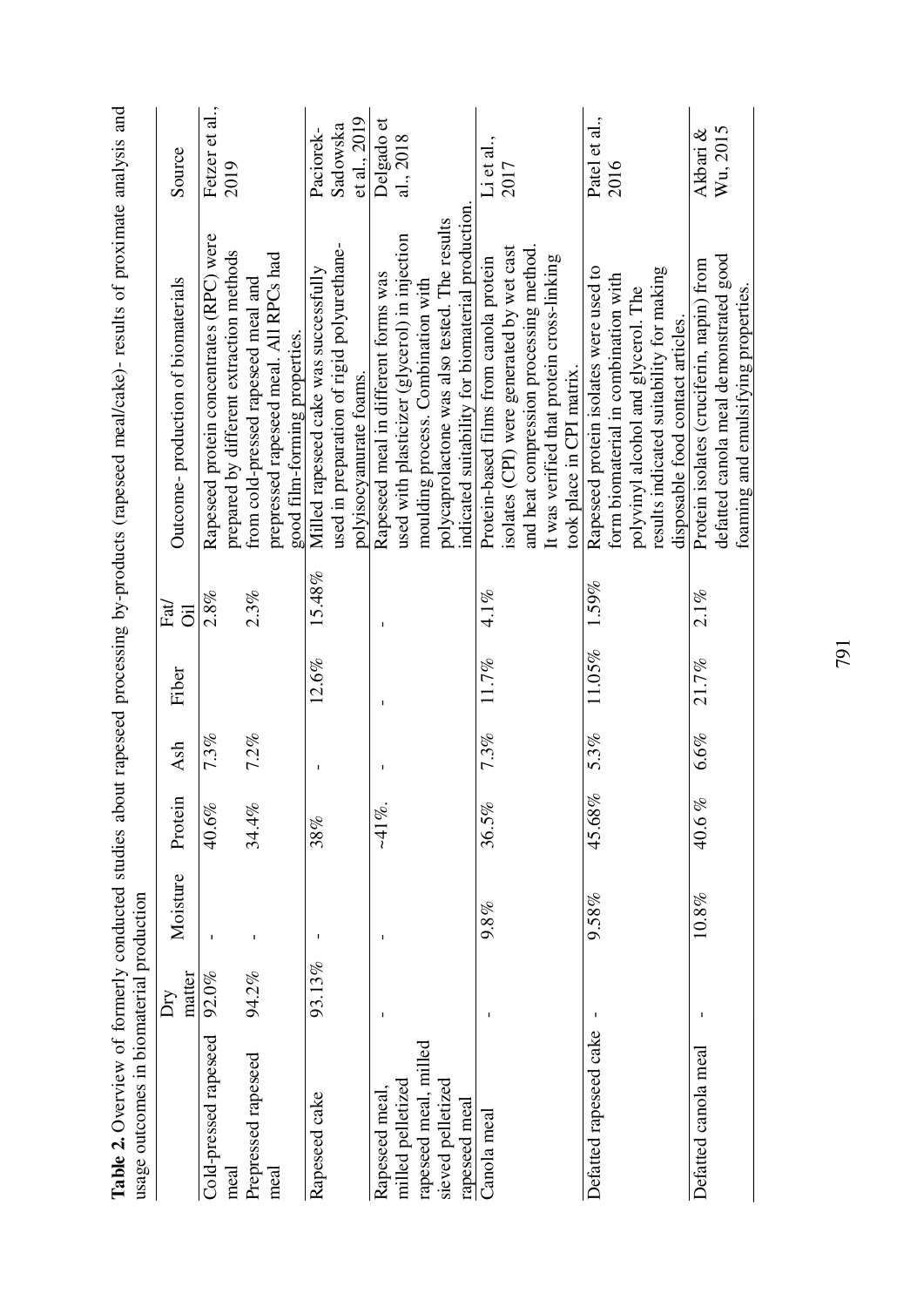Acknowledging the fact that all these by-products may originate from very different production processes, including possible exposure to high temperature and different pre-

and after-treatments (such as defatting), the values of reported composition have been compiled in Table 3. This illustrates that rapeseed cake available from Estonian oil production has similar compositional characteristics with those of previously published research data.

When considering rapeseed cake suitability as input material for bioplastic

| <b>Table 3.</b> Summarised data of rapeseed   |  |  |
|-----------------------------------------------|--|--|
| by-products compositional values from Table 2 |  |  |

|               | Min  | Max  | Mean |
|---------------|------|------|------|
| Protein, %    | 34.4 | 45.7 | 39.5 |
| Ash, $%$      | 5.3  | 7.3  | 6.7  |
| Fiber, %      | 11.1 | 21.7 | 14.3 |
| Fat/oil, %    | 1.6  | 15.5 | 4.7  |
| Dry matter, % | 92.0 | 94.2 | 93.1 |
| Moisture, %   | 9.6  | 10.8 | 10.1 |

or biomaterial generation, only one of the reviewed studies (Delgado et al., 2018) indicated the use of rapeseed cake directly (without prior protein extraction and isolation) in bioplastic production. The results from Delgado et al. (2018) indicated that relatively high protein content and low price, combined with good techno-functional properties can make rapeseed cake a considerable alternative for bioplastic production. But obviously there is a research gap on available data of using rapeseed cake directly for bioplastic generation and additional studies on that matter should be conducted. Previously conducted studies included protein isolation or concentration as pretreatment to material formation, resulting in relatively good film forming properties.Our results on the composition of rapeseed cake are comparable to previously conducted studies on rapeseed cakes suitability for material production, meaning direct usage in injection moulding or compression-moulding process could be considered. In addition, isolating proteins from rapeseed cake prior to material formation could be considered for protein based film generation.

## **CONCLUSIONS**

Hot-pressed rapeseed cake from the Estonian oil production industry has comparable compositional qualities and this can be compared with previously reported works on rapeseed by-products. This indication holds high promise to be suitable for bioplastic production. As there is only one article available on the direct usage of rapeseed cake (without prior extraction of proteins) in biomaterial generation, more research activities should be directed to cover this research gap in Estonia.

ACKNOWLEDGEMENTS. This work was supported by the European Union's Horizon 2020 research and innovation programme under grant agreement No 810630: ERA Chair for Food (By-) Products Valorisation Technologies of the Estonian University of Life Sciences (VALORTECH). In addition, funding received from Mobility Plus ERA-Chair support (Grant no. MOBEC006 ERA Chair for Food (By-) Products Valorisation Technologies of the Estonian University of Life Sciences) is also gratefully acknowledged.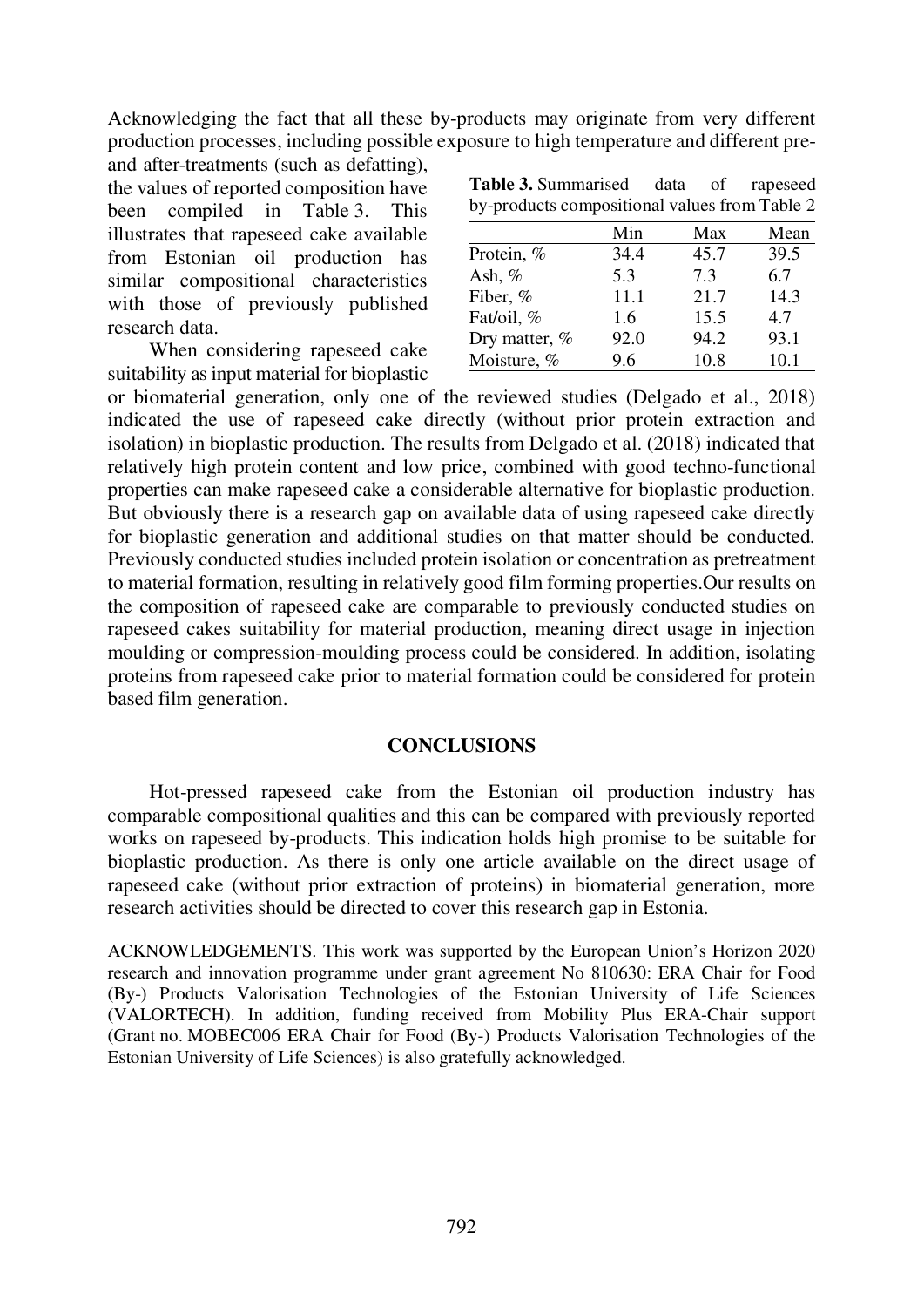#### REFERENCES

- Aider, M. & Barbana, C. 2011. Canola proteins: Composition, extraction, functional properties, bioactivity, applications as a food ingredient and allergenicity - A practical and critical review. Trends in Food Science & Technology 22, 21–39.
- Akbari, A. & Wu, J. 2015. An integrated method of isolating napin and cruciferin from defatted canola meal. LWT - Food Science and Technology 64, 308–315.
- Carre, P. & Pouzet, A. 2014. Rapeseed market, worldwide and in Europe. OCL 21(1).
- Delgado, M., Felix, M. & Bengoechea, C. 2018. Development of bioplastic materials: From rapeseed oil industry by products to added-value biodegradable biocomposite materials. Industrial Crops & Products 125, 401–407.
- European Bioplastics. 2020. Available at: https://docs.europeanbioplastics.org/conference/Report\_Bioplastics\_Market\_Data\_2020\_short\_version.pdf Accessed 10.12.2020.
- Fetzer, A., Herfellner, T. & Eisner, P. 2019. Rapeseed protein concentrates for non-food applications prepared from prepressed and cold-pressed press cake via acidic precipitation and ultrafiltration. Industrial Crops & Products 132, 396–406.
- Geueke, B., Groh, K. & Muncke, J. 2018. Food packaging in the circular economy: Overview of chemical safety aspects for commonly used materials. Journal of Cleaner Production 193, 491–505.
- Hu, Q., Hua, W., Yin, Y., Zhang, X., Liu, L., Shi, J., Zhao, Y., Qin, L., Chen, C. & Wang, H. 2017. Rapeseed research and production in China. The Crop Journal 5(2), 127–135.
- Imre, B., Garcia, L., Puglia, D. & Vilaplana, F. 2019. Reactive compatibilization of plant polysaccharides and biobased polymers: review on current strategies, expectations and reality. Carbohydrate Polymers 209, 20–37.
- Leming, R. & Lember, A. 2005. Chemical composition of expeller-extracted and cold-pressed rapeseed cake. Agraarteadus 16(2), 96−109.
- Li, S., Donner, E., Thompson, M., Zhang, Y., Rempel, C. & Liu, Q. 2017. Preparation and characterization of cross-linked canola protein isolate films. European Polymer Journal <sup>89</sup>, 419–430.
- Nioi, C., Kapel, R., Rondags, E. & Marc, I. 2012. Selective extraction, structural characterisation and antifungal activity assessment of napins from an industrial rapeseed meal. Food Chemistry 134, 2149–2155.
- Paciorek-Sadowska, J., Borowicz, M., Isbrandt, M., Czupryński, B. & Apiecionek, L. 2019. The Use of Waste from the Production of Rapeseed Oil for Obtaining of New Polyurethane Composites. Polymers 11, 1431.
- Pagliaccia, P., Gallipoli, A., Gianico, A., Gironi, F., Montecchino, D., Pastore, C., di Bitonto, L. & Braguglia, C.M. 2019. Variability of food waste chemical composition: Impact of thermal pretreatment on lignocellulosic matrix and anaerobic biodegradability. Journal of Environmental Management 236, 100–107.
- Patel, A.V., Panchal, T.M., Rudakiya, D., Gupte, A. & Patel, J.V. 2016. Fabrication of bio-plastics from protein isolates and its biodegradation studies. International Journal of Chemical Sciences and Technology 1(3).
- Raza, Z.A., Abid, S. & Banat, I.M. 2018. Polyhydroxyalkanoates: Characteristics, production, recent developments and applications. International Biodeterioration & Biodegradation 126, 45–56.